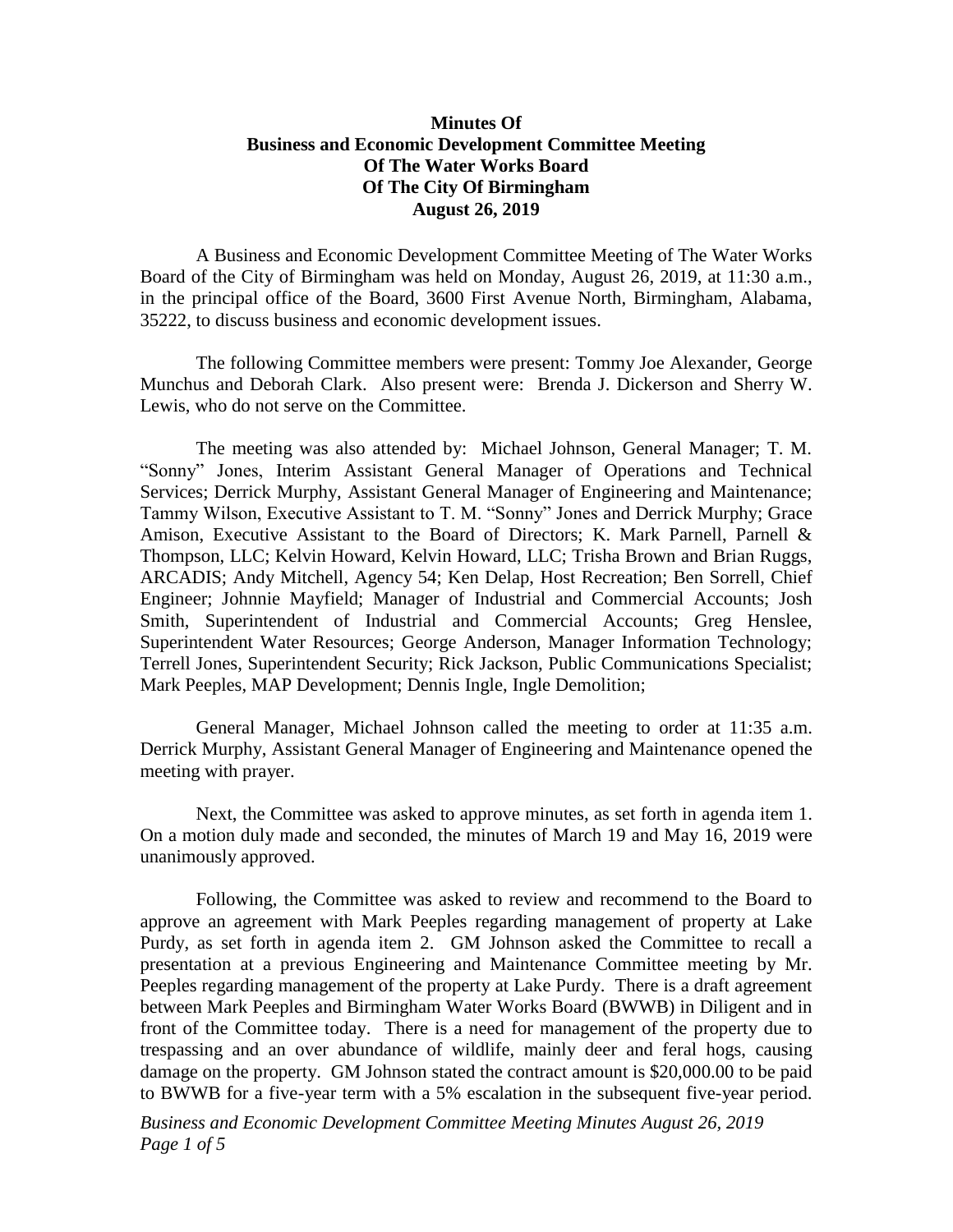Assistant General Manager, Sonny Jones referred to a map (a copy of which is on file with the Committee meeting book) which outlays the area to be managed, which is about 6,300 acres. Some discussion occurred relating to the cemetery that abuts BWWB property. Director Alexander explained that his family members were buried there. Director Alexander was concerned about the upkeep of the cemetery and the ability to get access to maintain the grounds. Chief Engineer, Ben Sorrell explained that individuals are maintaining the property and there is a "buddy" lock on the gate. Director Munchus stated he supported the agreement with Mr. Peeples; however, he stated there were employees who have expressed an interest in participating in some manner and he would like to table the item. Director Munchus recognized Derrick Maye, the Employee Association Chairman. Mr. Maye stated employees had come to him concerning inclusion and/or employees having a portion of the property to hunt on. Director Alexander stated people hunting on the property will have to pay a fee. Director Lewis stated employees need to be careful of their approach regarding this request. Director Lewis asked Mr. Maye to include all Board members in these talks, not just one Board member. Attorney Parnell stated Mr. Peeples should vet employees through the Board and Board attorneys. The Ethics Laws prevents employees from using their position for personal gain, according to attorney Parnell. Director Clark stated she felt blind-sided because she was just hearing for the first time that employees have a concern and everyone on the Board deserves to have all the information. Director Clark asked Mr. Maye who he contacted first. Mr. Maye stated he saw Director Munchus after a meeting and made him aware of the employees' concerns. Director Lewis stated there needs to be a process. Director Clark agreed. Director Alexander stated he believed a lease directly to employees would be out of the question, although employees may be able to pay a membership to Mr. Peeples. Director Alexander stated he was fine with tabling the item, but not finding out these concerns at the last minute. Director Lewis asked to have specifics in writing about what employees are asking for. Director Lewis asked about the amount Westervelt had agreed to pay several years ago. Director Lewis asked why the terms are for 5 years rather than 3 years. Mr. Maye stated there were approximately 20 employees showing an interest in hunting on the property. Director Alexander stated this was being talked about for three months in open meetings and questioned why this has just come up. Attorney Parnell stressed that there needs to be a limited number of people and that Mr. Peeples would need to regulate with Staff and the Board in vetting it. Some discussion occurred regarding the number of people that will be allowed to hunt at one time. Director Alexander asked attorney Parnell to check into the ethics portion. Director Alexander asked Mr. Peeples if employees would be considered as members. Mr. Peeples responded yes, adding there would be a limited number of members, which would be somewhere in the neighborhood of 20. Mr. Peeples stated there would be other provisions for guests at a fee, subject to vetting by the Board and participants meeting hunting laws requirements. Attorney Parnell stated preferential treatment could not be given to employees. Mr. Peeples stated there are no firearms allowed, so that would limit most wildlife other than deer and hogs. Director Lewis asked about the red barn near the area and children riding horses in the vicinity, as that was a concern before. Mr. Peeples stated he has been in contact with the lady at the red barn and he will work with her to make sure they both know what is going on. GM Johnson asked Mr. Peeples to comment on the agreement length terms. Mr. Peeples stated he believed it would take 5 years to

*Business and Economic Development Committee Meeting Minutes August 26, 2019 Page 2 of 5*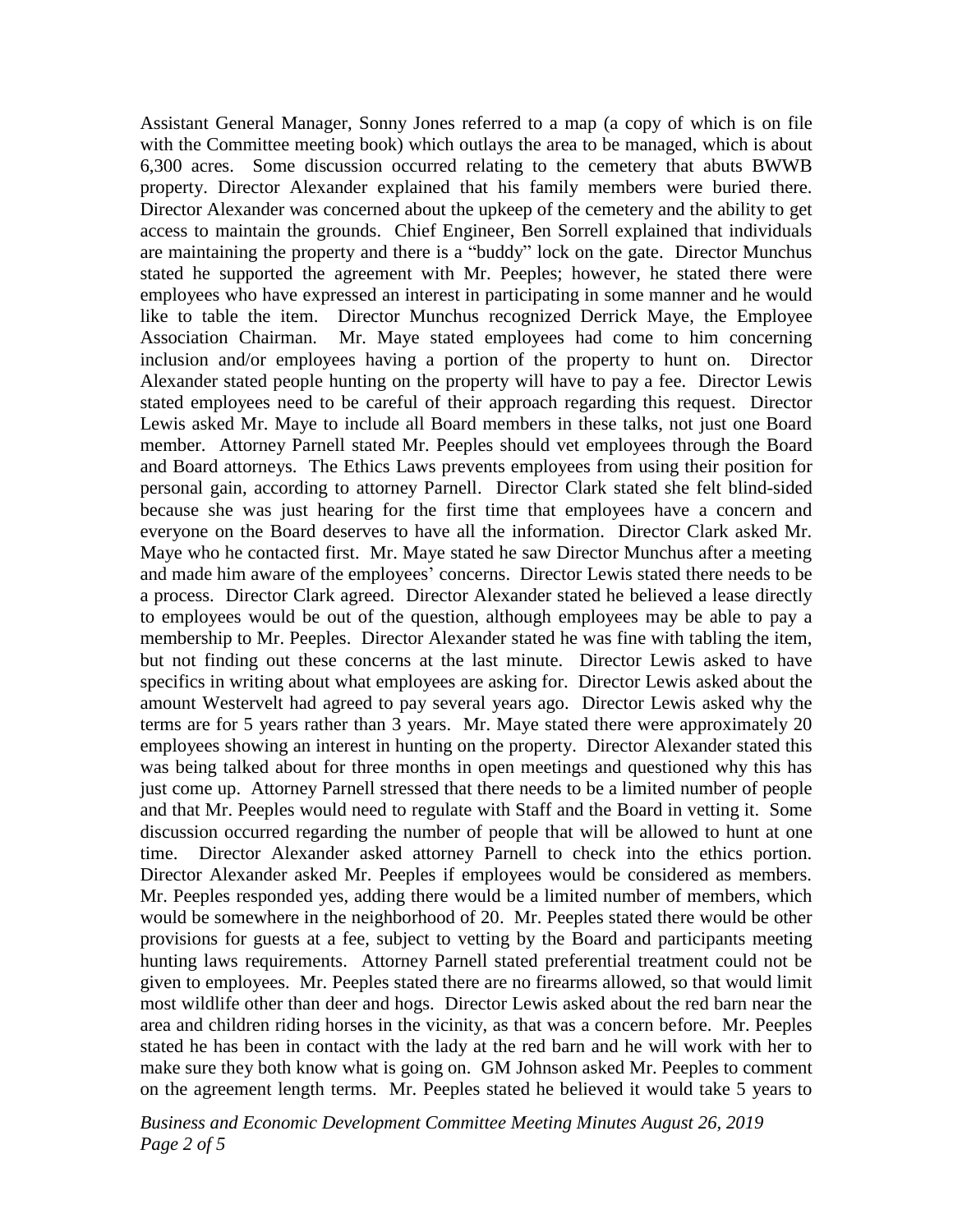get a good read on the property from a management standpoint. The Committee discussed other terms of the agreement. Director Clark stated she goes out there to fish and she has to be on land to get there. Attorney Parnell stated there are no trespassing signs posted on the property. Director Clark stated she lets BWWB Security know. The agreement gives Mr. Peeples the authority to contact law enforcement on behalf of the BWWB, Mr. Parnell stated. Mr. Peeples stated it was his understanding that a warning is given for trespassing the first time and the second time you are taken to jail, which is city law. On a motion duly made and seconded, the Committee unanimously agreed to table the item. Director Alexander asked that another meeting be scheduled in two to three weeks. GM Johnson stated Staff would be in touch with the lady at the red barn. Director Clark stated Mr. Maye would need to put in writing what employees are requesting. The Committee requested to meet September  $23<sup>rd</sup>$  at 11:30 a.m. Director Dickerson exited the meeting at 12:40 p.m.

Next, the Committee was asked to review and recommend to the Board to approve agreements with Ken DeLap regarding Lake Purdy Concessionaire operations, as set forth in agenda item 3. GM Johnson stated there were two agreements; the license agreement and the concessionaire agreement. Director Muchus stated that Mr. Maye wanted to speak on behalf of employees regarding this item as well. Mr. Maye asked if there could be a discount for employees for activities at Lake Purdy. Director Alexander stated he believed this would be an ethics violation because it is open to the public. Director Lewis asked that independent engineers look at the agreements to make sure there is not anything that will adversely affect the water shed. Attorney Parnell stated this is 99% the same agreement that has been in effect since 1997 at Lake Purdy. Director Alexander asked Brian Ruggs to look into this. Director Clark stated in the future she would like to look at agreements thoroughly beforehand. Director Munchus stated all of this was in Diligent Books. The Committee unanimously agreed to table the item.

Following, Staff request the Committee to hear information regarding a development at Grants Mill Road and Highway 119 near Lake Purdy, as set forth in agenda item 4. AGM Sonny Jones stated this was for information only. Mr. Jones stated Mr. Wayne Graves came to him regarding this item. There is a potential for several parcels to be developed at Grants Mill Road and Highway 119. Mr. Jones stated a meeting took place at Birmingham City Hall with attorneys, Mr. Graves and himself. This was not received well by the city Mr. Jones stated. AGM Sonny Jones told Mr. Graves if he wanted to donate the parcels to BWWB that we would put it in an easement. Mr. Graves originally came to us in 2016 and asked about swapping property, which BWWB declined to do, Mr. Jones stated. GM Johnson stated Staff would inform the Board of any further developments. Some discussion occurred regarding which county this property is in. Ben Sorrell stated it is all in Jefferson County and none of it is in Shelby County.

Next, Staff requested the Committee to hear a presentation regarding BWWB Innovation Projects, as set forth in agenda item 5. ARCADIS facilitated these meetings GM Johnson stated. Brian Ruggs talked about the workshops and provided a handout (a

*Business and Economic Development Committee Meeting Minutes August 26, 2019 Page 3 of 5*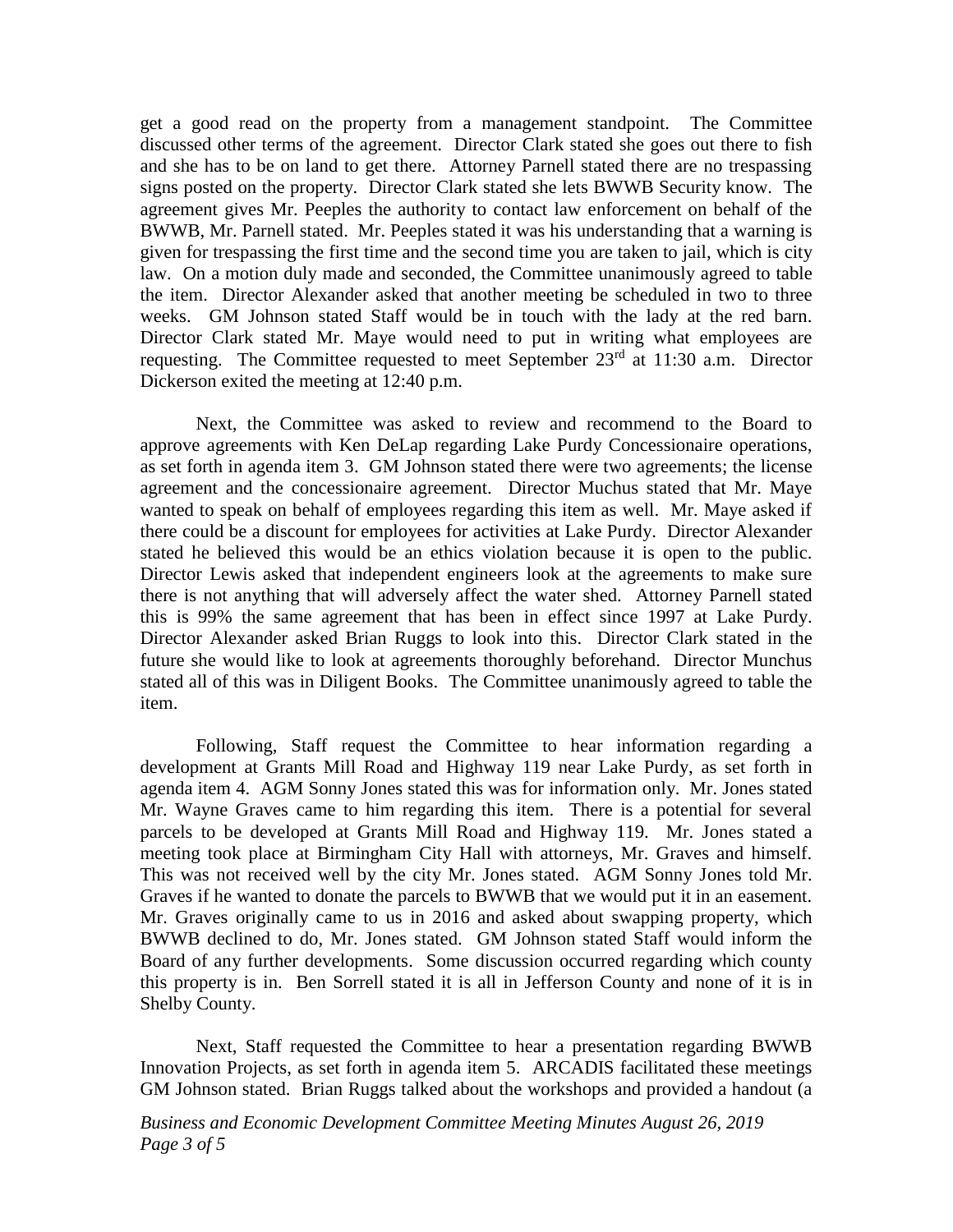copy is on file with the Committee meeting book) along with discussion of current and future initiatives. The Innovation framework began in 2015 through a grant with the Water Research Foundation (WRF) along with matching dollars from the 25 sponsor utilities. BWWB is a sponsor and AGM Sonny Jones is an author of the program. In 2016 the American Water Works (AWWA), Water Environment Foundation (WEF), Water Services Association of Australia (WSAA), Water Environment and Reuse Foundation and 25 more utilities got involved. Innovation is a wide range of ideas that can lead to alternative revenue, economic development, cost savings and management of customer expectations. Ideas can be shared among utilities. Director Munchus asked if there were utilities ahead of BWWB. Trisha Brown with ARCADIS responded yes. Four opportunities were selected by BWWB to explore; expansion of HomeServe, growing customer base, increasing consecutive systems services and development of BWWB University. Rick Jackson, Public Relations Specialist, stated HomeServe is providing exterior water line coverage, sewer line coverage, indoor plumbing, HVAC and water heater coverage. HomeServe is exploring offering a total home warranty coverage package. BWWB has generated approximately \$2.2 million in commission from HomeServe contracts and about 45,486 active policies according to Mr. Jackson. Some discussion took place about the referral process Customer Service representatives are using. Mr. Jackson explained how signing on other cities, like Mobile is a strategy BWWB is pursuing to generate additional commission. Mr. Jackson talked about possibly adding a dedicated HomeServe kiosk in the Customer Service lobby. HomeServe developed a brochure to help other departments at BWWB promote business for commission according to Mr. Jackson.

Following, Johnnie Mayfield, Manager of Industrial and Commercial Accounts, talked about growing the customer base by partnering, branding and providing options in an easy access format to existing and potential non-residential water users. Director Alexander asked if there were any other water systems to purchase. Mr. Mayfield stated about a year ago he and AGM Sonny Jones met with the City of Mulga, but their opportunities have changed, and they are not looking to sell right now with a new mayor. Mr. Mayfield mentioned the future growth of I-22 and making sure BWWB is in a position to meet those needs. GM Johnson stated there are a lot of developments and we have opportunities to get out in front of those. The group discussed the Birmingham Business Alliance (BBA) and follow-up from the last update from them. GM Johnson stated they have invited him to be a member and it is by a nomination process. Director Lewis stated the Board was supposed to be receiving newsletters from the BBA. The BWWB University information will be presented in the Human Resources Committee, Mr. Jackson stated. Brian Ruggs stated the next steps are to identify opportunities to pursue in the short term, identify the resources necessary to do that, develop plans for mid-term and long-term implementation and initiate relationships with external entities.

Next, under new business GM Johnson stated Staff is putting together a report on the Helen Ridge run-off to present to the Board. AGM Sonny Jones stated there is color in the water, however it is not all due to Helen Ridge, adding the developer has done everything he promised to do.

*Business and Economic Development Committee Meeting Minutes August 26, 2019 Page 4 of 5*